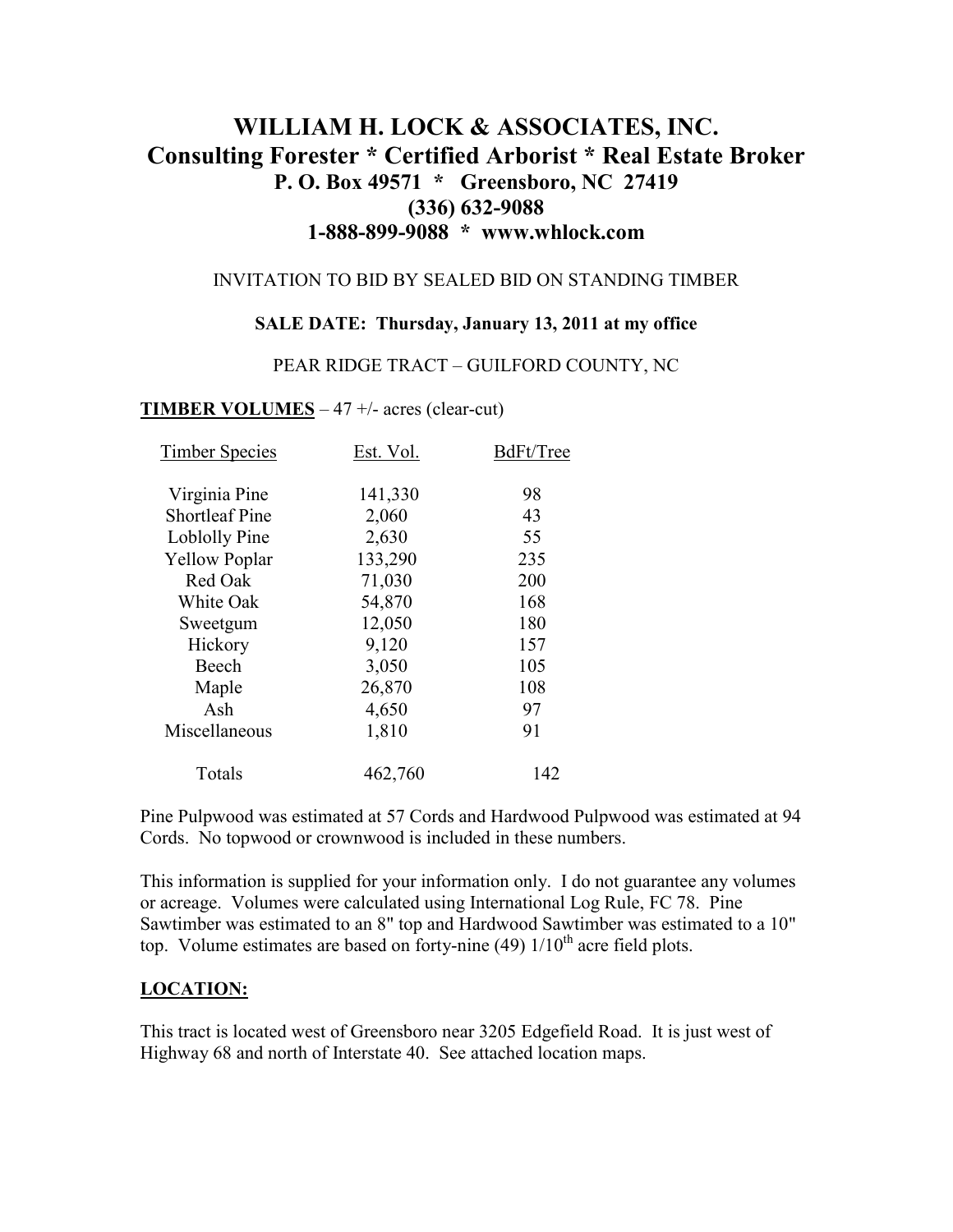Page Two Pear Ridge - Timber Sale Sale Date: Thursday – January 13, 2011

### **BIDS:**

The Pear Ridge Tract is being sold on a lump sum sealed bid basis. Bids will be accepted by **regular mail** if received by 5:00 pm on Wednesday, January 12, 2011 **OR** bids will be accepted by **email (whlock@whlock.com), telephone (336-632-9088), fax (336-632- 9088), or in-person** at my office until 11:00 am on Thursday, January 13, 2011. At 11:00 am on Thursday, January 13, 2011 all bids received will be recorded. The successful bidder will be notified within 24 hours of the bid openings. A 10% deposit may be requested to be delivered to William H. Lock & Associates, Inc. within 72 hours of the bid opening. The balance of the sales price is to be delivered at the sale closing which should occur on or before February 10, 2011. The seller reserves the right to refuse or accept any and all bids. Seller will consider all bids. The seller will be responsible for the timber deed preparation and forestry consultant fees. The buyer will be responsible for all other closing costs. A \$1,000 performance deposit will be payable at closing and held in a non-interest bearing trust account until satisfactory completion of logging. The performance deposit does not limit the buyer's liability.

### **PLACE OF SALE:**

The timber sale will be held at the office of William H. Lock & Associates, Inc. in Greensboro, NC. The office address is 7325 D-2 W. Friendly Avenue, Greensboro, NC 27410. Telephone and Fax: 336-632-9088; Email-whlock@whlock.com

## **CONDITIONS OF SALE**:

1. The Buyer shall have 24 months from the date of the timber deed to cut and remove all merchantable timber within the "Sale Areas". "Creek Buffers" have been marked with Blue Paint. No blue painted trees marking the buffer boundaries may be cut. Only Pine > 14" Diameter Breast Height and Hardwoods > 18" Diameter Breast Height may be harvested within the buffers since the tract is within the Jordan Lake Watershed. The buyer agrees to abide by all necessary regulations pertaining to this particular watershed and all other applicable rules and regulations pertaining to timber harvesting.

2. The Buyer shall access the tract from Edgefield Road along the existing gravel drive. All access routes will need to be installed and/or maintained according to all North Carolina Best Management Practices, Forest Practice Guidelines, and any applicable river basin rules. All roadways must remain open and passable by ordinary automobile and farm traffic at all times. The roadways must be left in similar condition at the completion of the harvesting operation as they were at the beginning of the harvesting operation. Call W.H. Lock if questions concerning access routes.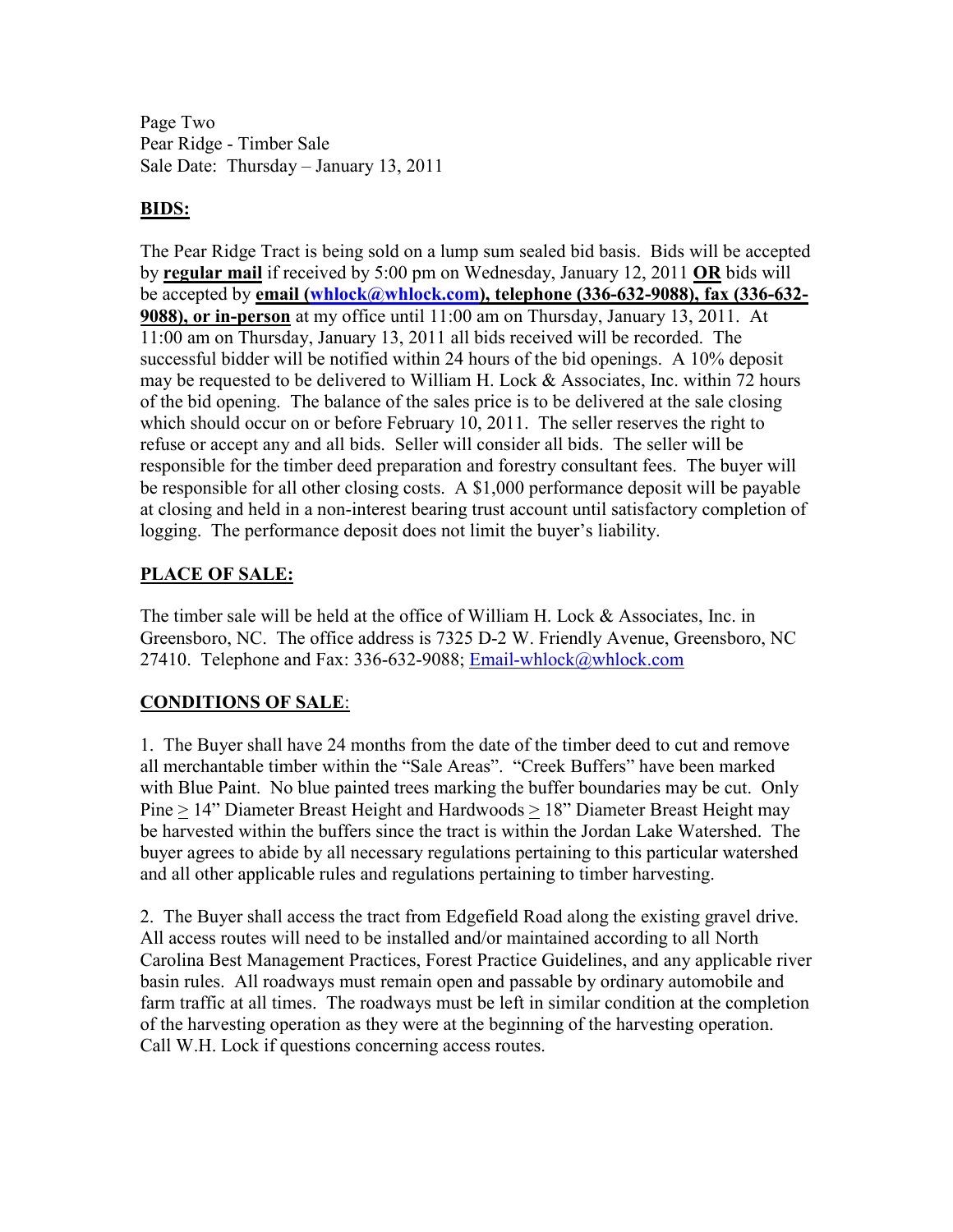Page Three Pear Ridge - Timber Sale Sale Date: Thursday – January 13, 2011

3. The Buyer is responsible for maintaining a clean site. No equipment parts, trash, tires or other debris shall be left on the property. It shall be the Buyer's responsibility to clean up any hazardous material or chemical waste spills including but not limited to Diesel Fuel, Hydraulic Fluid, Machine Oil, and/or Gasoline upon the subject property. Responsibility will include any required remediation including but not limited to the removal of contaminated soils.

4. Harvesting operations must not interfere with any farming operations and farming operations must not interfere with any harvesting operations. Decking, loading or hauling will not be permitted in any existing open fields or pastures immediately adjacent to the timber unless approved by William H. Lock & Associates, Inc. If approved, open areas must be free of logging debris, smoothed when completed, and re-seeded if necessary.

5. The Buyer is responsible for following all Federal, State, and local regulations regarding timber harvesting activities. If required, Buyer is responsible for obtaining any necessary permits or licenses required for timber harvesting. All logging operations must conform to North Carolina Best Management Practices, Forest Practices Guidelines, and any applicable river basin rules. In the event that a non-compliance situation is identified on the tract as a result of the harvesting operation, William H. Lock & Associates, Inc. will have the express right to suspend the harvesting operation until the situation is brought into compliance. No trees or other logging debris shall be left in or across the property boundary, sale cutting lines or access roads and paths.

6. All necessary property lines and corners have been marked with pink flagging. No flagged or painted trees denoting the property and/or sale boundary shall be cut and no trees outside the boundary lines shall be cut. If trees marking the property lines or sale boundary are cut, North Carolina timber trespass laws may apply. No trees shall be cut to fall on a neighboring landowner's property or where potential damage may occur. If existing property corners are damaged or removed as a result of the harvesting operation, Buyer agrees to replace the markers at the correct surveyed location at their own expense.

7. Buyer agrees to notify William H. Lock & Associates, Inc., P. O. Box 49571, Greensboro, NC 27419 at least 3 days in advance of the beginning of the harvesting operation and at least 3 days in advance of the completion of the harvesting operation.

8. Seller or their Agent reserves the right, in its sole discretion, to require the termination of all timber harvesting in the event that weather conditions cause the land to become so wet that continued logging will cause excessive site damage and rutting. Seller agrees to extend the cutting time automatically for the number of days of required termination if he exercises this item. If work is allowed to continue during the determination process, Buyer agrees to repair any excessively rutted areas.